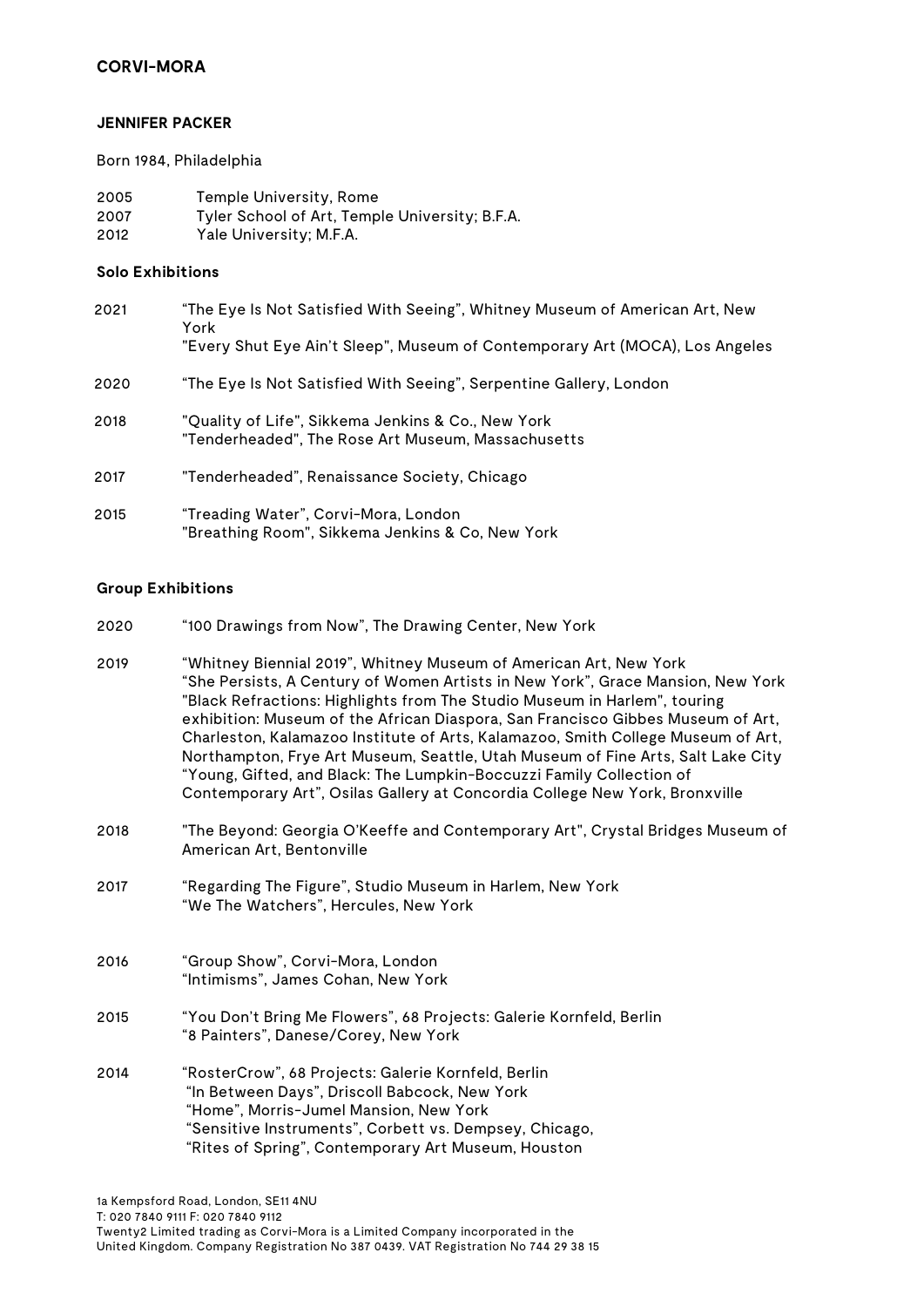# **CORVI-MORA**

| 2013 | Corpus Americus", Driscoll Babcock, New York<br>"This Is The Prism The Spider Dreams Of As It Weaves Its Web", Signal Gallery, New<br>York                                               |
|------|------------------------------------------------------------------------------------------------------------------------------------------------------------------------------------------|
|      | "Things In Themselves", The Studio Museum In Harlem, New York<br>"In Front Of Strangers, I Sing", Woodmere Art Museum, Philadelphia<br>"Paint As Figure", Thomas Erben Gallery, New York |
| 2012 | "FORE", The Studio Museum in Harlem, New York<br>"The Bearden Project", The Studio Museum in Harlem, New York<br>"Summer Exhibition", Fredericks and Freiser, New York                   |
| 2009 | "The Philadelphia Story", Raritan Valley Community College, New Jersey<br>"The Philadelphia Story", Woodmere Art Museum, Philadelphia                                                    |
| 2007 | Art Making Machine Studios, Philadelphia                                                                                                                                                 |
| 2006 | "Will You Please Stop Talking, Please", Elkins Park, Pennsylvania                                                                                                                        |

#### **Collections**

The Art Institute of Chicago, Illinois The Studio Museum in Harlem, New York

#### **Awards**

2020 The Greenfield Prize, Greenfield Foundation, Florida

## **Publications**

- 2021 Melissa Blanchflower, Natalia Grabowska, "Jennifer Packer: The Eye Is Not Satisfied With Seeing", Serpentine, London and Verlag der Buchhandlung Walther und Franz König, Köln
- 2018 Øvstebø, Solveig, "Jennifer Packer: Tenderheaded, The Renaissance Society at the University of Chicago

## **Selected Bibliography**

2022 Seph Rodney, "Jennifer Packer Shows Us the Responsibility of Seeing", Hyperallergic, February 8 Ariella Budick, "Jennifer Packer at the Whitney in New York — paintings both decorative and deep", Financial Times, January 26 Kate Brock, "Transparency, opacity and the limits of human understanding in Jennifer Packer's "The Eye is not satisfied with Seeing" at the Whitney Museum", artblog.org, January 11

2021 Amber Jamilla Musser, "Jennifer Packer with Amber Jamilla Musser", The Brooklyn Rail, December Aruna D'Souza, "Jennifer Packer: Painting as an Exercise in Tenderness", 18 November Hans Ulrich Obrist, "Jennifer Packer and Hans Ulrich Obrist Discuss The Meaning And Method Of Painting Today", Cultured Magazine, June 15 Jareh Das, "Jennifer Packer: Seeing in Real Time", Ocula, May 12